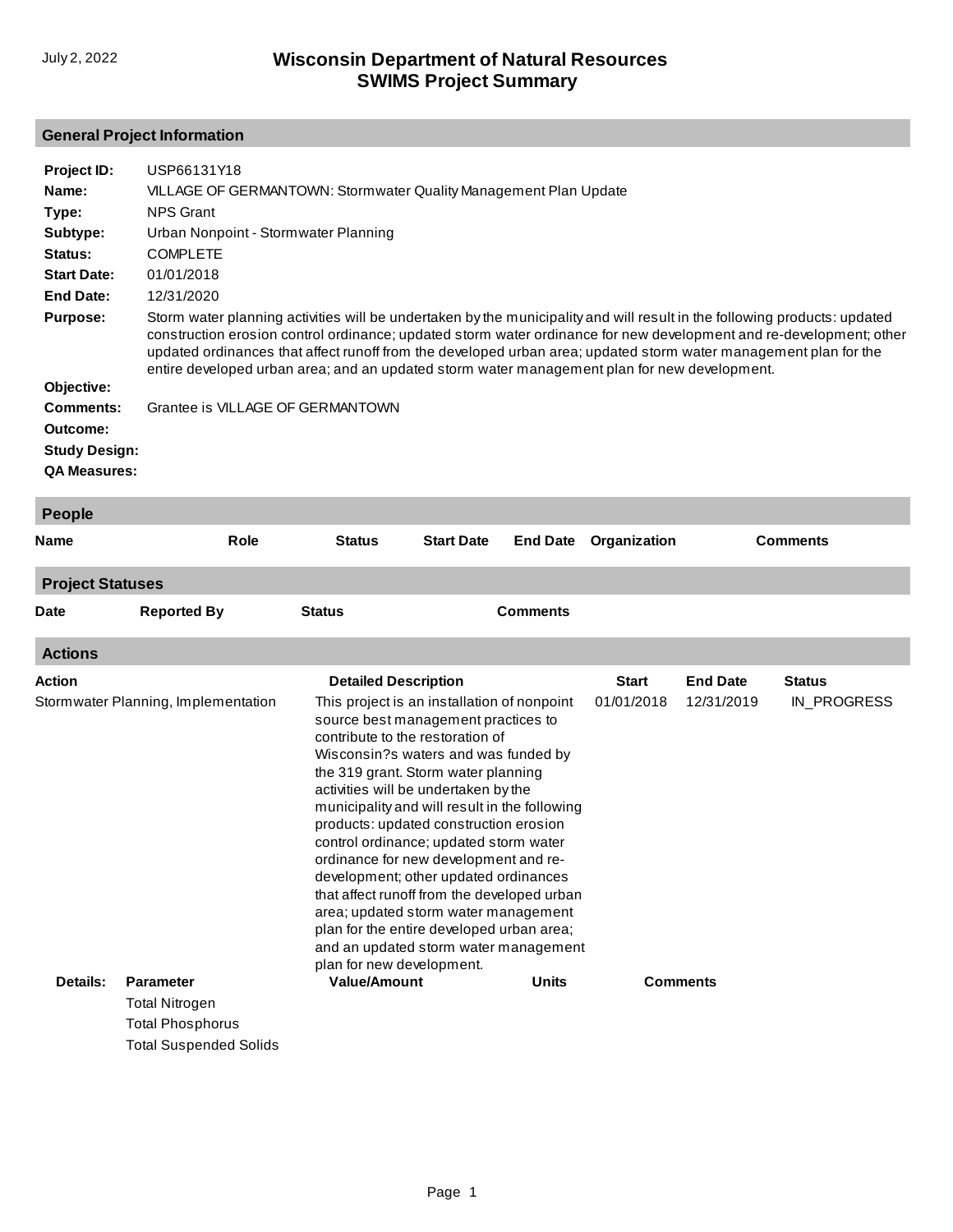| Action               |                  | <b>Detailed Description</b>                                                                                                                                                                                                                                                                                                                                                                                                                                                                                                                                                                                                                                                                                           |  | <b>Start</b> | <b>End Date</b> | <b>Status</b>   |
|----------------------|------------------|-----------------------------------------------------------------------------------------------------------------------------------------------------------------------------------------------------------------------------------------------------------------------------------------------------------------------------------------------------------------------------------------------------------------------------------------------------------------------------------------------------------------------------------------------------------------------------------------------------------------------------------------------------------------------------------------------------------------------|--|--------------|-----------------|-----------------|
| <b>Grant Awarded</b> |                  | This project is an installation of nonpoint<br>source best management practices to<br>contribute to the restoration of<br>Wisconsin¿s waters and was funded by<br>the 319 grant. Storm water planning<br>activities will be undertaken by the<br>municipality and will result in the following<br>products: updated construction erosion<br>control ordinance; updated storm water<br>ordinance for new development and re-<br>development; other updated ordinances<br>that affect runoff from the developed urban<br>area; updated storm water management<br>plan for the entire developed urban area;<br>and an updated storm water management<br>plan for new development.<br><b>Value/Amount</b><br><b>Units</b> |  | 01/01/2018   | 12/31/2019      | <b>COMPLETE</b> |
| Details:             | <b>Parameter</b> |                                                                                                                                                                                                                                                                                                                                                                                                                                                                                                                                                                                                                                                                                                                       |  |              | <b>Comments</b> |                 |
|                      | Total Nitrogen   |                                                                                                                                                                                                                                                                                                                                                                                                                                                                                                                                                                                                                                                                                                                       |  |              |                 |                 |
|                      | Total Phosphorus |                                                                                                                                                                                                                                                                                                                                                                                                                                                                                                                                                                                                                                                                                                                       |  |              |                 |                 |

## **Monitoring Stations**

Total Suspended Solids

| <b>Station ID</b>       | <b>Name</b> |                              | <b>Comments</b>              |  |  |  |
|-------------------------|-------------|------------------------------|------------------------------|--|--|--|
| <b>Assessment Units</b> |             |                              |                              |  |  |  |
| <b>WBIC</b>             | Segment     | <b>Local Name</b>            | <b>Official Name</b>         |  |  |  |
| 7900                    |             | Allis Lake                   | Allis Lake                   |  |  |  |
| 8200                    |             | <b>Brickyard Lake</b>        | <b>Brickyard Lake</b>        |  |  |  |
| 9200                    |             | <b>Hawthorn Lake</b>         | <b>Hawthorn Lake</b>         |  |  |  |
| 10400                   |             | Miller Lake                  | Miller Lake                  |  |  |  |
| 11300                   |             | <b>Rockfield Quarry Pond</b> | <b>Rockfield Quarry Pond</b> |  |  |  |
| 120E                    |             |                              | Innumad                      |  |  |  |

| 1 I JUU |   | <b>INVUNIIGIU QUAITY FUIIU</b>         | <b>INUUNIIGIU QUAITYT UITU</b> |  |
|---------|---|----------------------------------------|--------------------------------|--|
| 12050   |   | Un Lake                                | Unnamed                        |  |
| 12370   |   | Un Lake                                | Unnamed                        |  |
| 12370   | 2 | Sandy Knoll County Park Beach, Unnamed | Unnamed                        |  |
| 15000   | 3 | Milwaukee River                        | Milwaukee River                |  |
| 15000   | 4 | Milwaukee River                        | Milwaukee River                |  |
| 16000   | 4 | Menomonee River                        | Menomonee River                |  |
| 16000   | 5 | Menomonee River                        | Menomonee River                |  |
| 18450   | 1 | Nor-X-Way Channel                      | Unnamed                        |  |
| 18800   |   | <b>Willow Creek</b>                    | <b>Willow Creek</b>            |  |
| 18825   |   | Local Water                            | Unnamed                        |  |
| 18900   |   | <b>Goldenthal Creek</b>                | Goldendale Creek               |  |
| 21300   | 2 | Cedar Creek                            | Cedar Creek                    |  |
| 22500   |   | N. Br. Cedar Creek                     | North Branch Cedar Creek       |  |
| 22600   |   | Un. Creek (T10n R20e Ne Ne 1)          | Unnamed                        |  |
| 22900   |   | Cedarburg Creek                        | Cedarburg Creek                |  |
| 23000   |   | Evergreen Creek                        | Evergreen Creek                |  |
| 23200   |   | Keowns Pond                            | Keowns Pond                    |  |
| 23300   |   | <b>Friedens Creek</b>                  | Unnamed                        |  |
| 23400   |   | Little Cedar Creek                     | Little Cedar Creek             |  |
|         |   |                                        |                                |  |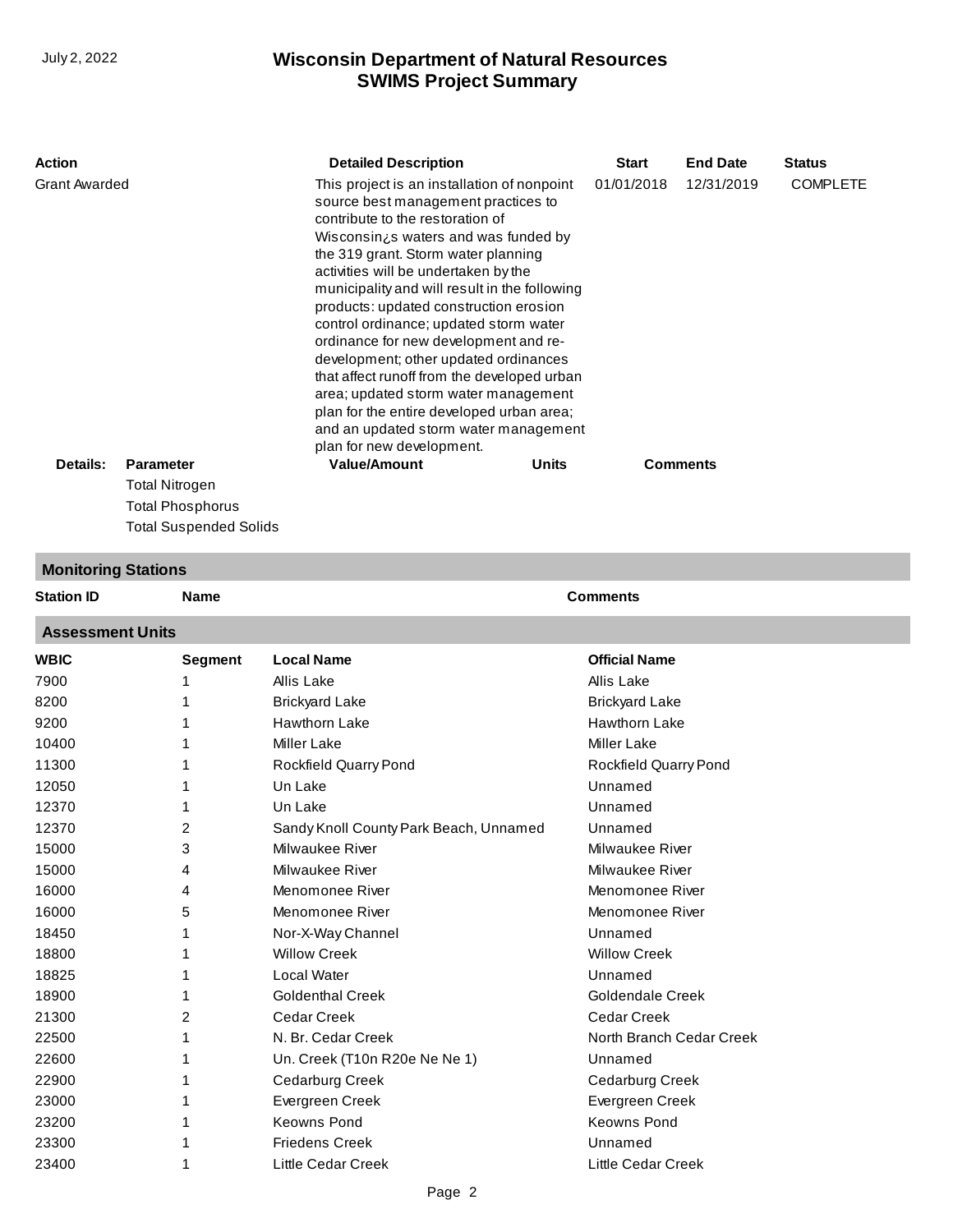| <b>WBIC</b> | <b>Segment</b> | <b>Local Name</b>                                                | <b>Official Name</b>         |
|-------------|----------------|------------------------------------------------------------------|------------------------------|
| 23500       |                | Kressin Cr (Upper And Lower)                                     | Kressin Br                   |
| 23600       | 1              | Un. Creek (T09n R20 E Ne Sw 06)                                  | Unnamed                      |
| 23700       | 1              | Un Lake                                                          | Unnamed                      |
| 23800       | 1              | Polk Spring Creek                                                | Polk Spring Creek            |
| 23900       | 1              | Jackson Creek                                                    | Unnamed                      |
| 24000       | 1              | Hasmer Lake                                                      | Hasmer Lake                  |
| 24100       | 1              | <b>Tilly Lake</b>                                                | <b>Tilly Lake</b>            |
| 24200       | 1              | Un. Creek (T10n R19e Se Ne 14)                                   | Unnamed                      |
| 24300       | 1              | Schwietzer Pond                                                  | Schwietzer Pond              |
| 24400       | 1              | Lehner Creek                                                     | Lehner Creek                 |
| 24500       | 1              | Lehner Lake                                                      | Lehner Lake                  |
| 24900       | 1              | Lent Lake                                                        | Lent Lake                    |
| 25100       | 1              | Little Cedar Lake                                                | Little Cedar Lake            |
| 25100       | 2              | Ackerman's Grove Park Beach, Little Cedar Lake Little Cedar Lake |                              |
|             |                |                                                                  |                              |
| 25300       | 1              | <b>Big Cedar Lake</b>                                            | Cedar Lake                   |
| 25400       | 1              | Un Creek (T10n R19e Nw Ne 5)                                     | Unnamed                      |
| 25500       | 1              | Un. Creek (T11n R19e Ne Ne 20)                                   | Unnamed                      |
| 25500       | 2              | Unnamed Trib to Gilbert Lake                                     | Unnamed                      |
| 25600       | 1              | <b>Gilbert Lake</b>                                              | Gilbert Lake                 |
| 27100       | 1              | Milwaukee River North Branch                                     | North Branch Milwaukee River |
| 27500       | 1              | Erler Lake                                                       | <b>Erler Lake</b>            |
| 27500       | 2              | Leonard Yahr Park Beach, Erler Lake                              | <b>Erler Lake</b>            |
| 27600       | 1              | <b>Wallace Creek</b>                                             | <b>Wallace Creek</b>         |
| 27600       | 2              | <b>Wallace Creek</b>                                             | <b>Wallace Creek</b>         |
| 27900       | 1              | Ehne Lake                                                        | Ehne Lake                    |
| 28100       | 1              | Green Lake                                                       | Green Lake                   |
| 28300       | 1              | <b>Wallace Lake</b>                                              | Wallace Lake                 |
| 28600       | 1              | Lenwood Lake                                                     | Lake Lenwood                 |
| 28700       | 1              | <b>Stony Creek</b>                                               | <b>Stony Creek</b>           |
| 28700       | 2              | <b>Stony Creek</b>                                               | <b>Stony Creek</b>           |
| 28800       | 1              | Un. Creek (T12n R20e Sw Sw 3)                                    | Unnamed                      |
| 29000       | 1.             | <b>Boltonville Pond</b>                                          | <b>Boltonville Millpond</b>  |
| 29700       | 1              | Twelve Lake                                                      | Lake Twelve                  |
| 29710       |                | <b>Unnamed Stream</b>                                            | Unnamed                      |
| 30900       |                | Un. Creek                                                        | Unnamed                      |
| 33800       |                | Un. Creek (T12n R20e Ne Sw 36)                                   | Unnamed                      |
| 34300       |                | Newburg Pond                                                     | Newburg Pond                 |
| 34400       |                | Myra Creek                                                       | Myra Creek                   |
| 34500       |                | Proschinger Lake                                                 | Proschinger Lake             |
| 34600       |                | Un Lake                                                          | Unnamed                      |
| 34700       |                | Radtke Lake                                                      | Radtke Lake                  |
| 34800       | 1              | Un Creek (T11n R20e Sw Se 17)                                    | Unnamed                      |
| 34900       |                | Quas Creek                                                       | Quas Creek                   |
| 35000       |                | Quas Lake                                                        | Quas Lake                    |
| 35400       |                | <b>Barton Pond</b>                                               | <b>Barton Pond</b>           |
| 35500       | 1              | <b>Silver Creek</b>                                              | <b>Silver Creek</b>          |
| 35700       | 1              | Engmon Creek (Engmow)                                            | Engmon Creek                 |
|             |                |                                                                  |                              |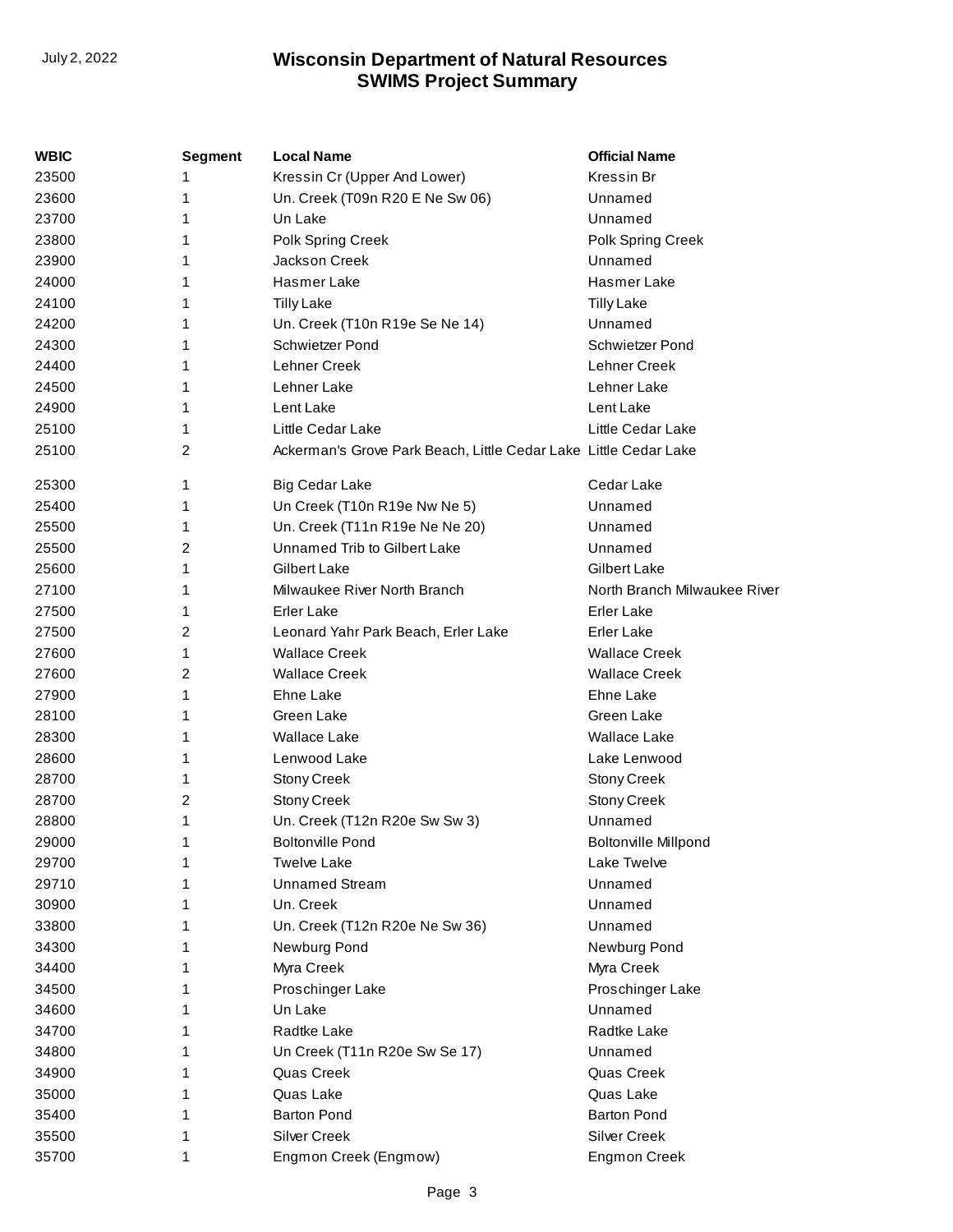| <b>WBIC</b> | <b>Segment</b> | <b>Local Name</b>                            | <b>Official Name</b>          |
|-------------|----------------|----------------------------------------------|-------------------------------|
| 35720       | 1              | Un Lake                                      | Unnamed                       |
| 35730       | 1              | Un Lake                                      | Unnamed                       |
| 35750       | 1              | Un Lake                                      | Unnamed                       |
| 35900       | 1              | Lucaslake                                    | Lucas Lake                    |
| 36000       | 1              | Paradise Valley Lake                         | Paradise Valley Lake          |
| 36200       | 1              | Silver Lake                                  | Silver Lake (Paradise Valley) |
| 36700       | 1              | Smith Lake                                   | Smith Lake                    |
| 36800       | 1              | <b>Little Drickens</b>                       | Little Drickens Lake          |
| 36900       | 1              | East Branch Milwaukee River                  | East Branch Milwaukee River   |
| 36900       | 2              | E Br Milwaukee River                         | East Branch Milwaukee River   |
| 39500       | 1              | <b>Unnamed Stream</b>                        | Unnamed                       |
| 39800       | 1              | <b>Kewaskum Creek</b>                        | Kewaskum Creek                |
| 40100       | 1              | Un. Creek (T12n R19e Nw Ne 9)                | Unnamed                       |
| 40200       | 1              | Un. Creek (T12n R19e Se Ne 4)                | Unnamed                       |
| 40400       | 1              | West Branch Milwaukee River                  | West Branch Milwaukee River   |
| 40500       | 1              | <b>Stoffel Creek</b>                         | Unnamed                       |
| 774000      | 1              | Amy Belle Lake                               | Amy Bell Lake                 |
| 776700      | 1              | Hickey Lake                                  | <b>Hickey Lake</b>            |
| 777400      | 1              | Lake Five                                    | Lake Five                     |
| 777900      | 1              | Lohr Pond                                    | Lohr Pond                     |
| 778800      | 1              | Mud Lake                                     | Mud Lake                      |
| 778900      | 2              | <b>Mueller Lake</b>                          | Mueller Lake                  |
| 787700      | 1              | <b>Unnamed Lake</b>                          | Unnamed                       |
| 788600      | 1              | <b>Werner Pond</b>                           | <b>Werner Pond</b>            |
| 813500      | 8              | <b>Bark River</b>                            | <b>Bark River</b>             |
| 813500      | 9              | <b>Bark River</b>                            | <b>Bark River</b>             |
| 828500      | 1              | Meadow Brook                                 | <b>Meadow Brook</b>           |
| 828600      | 1              | <b>Bark Lake</b>                             | Bark Lake                     |
| 848200      | 2              | Oconomowoc River                             | Oconomowoc River              |
| 848200      | 4              | Oconomowoc River (Lowes to Little Freiss Lk) | Oconomowoc River              |
| 848200      | 6              | Oconomowoc River                             | Oconomowoc River              |
| 851100      | 2              | Mason Creek                                  | Mason Creek                   |
| 851200      | 1              | <b>Unnamed Stream</b>                        | Unnamed                       |
| 851400      | 1              | Little Oconomowoc River                      | Little Oconomowoc River       |
| 851400      | 2              | Little Oconomowoc River                      | Little Oconomowoc River       |
| 851700      | 1              | <b>Beck Lake</b>                             | <b>Beck Lake</b>              |
| 851800      | 1              | Mcconville Lake                              | McConville Lake               |
| 851900      | 1              | Malloy Lake                                  | Malloy Lake                   |
| 852000      | 1              | Murphy Lake                                  | Murphy Lake                   |
| 852600      | 1              | Monches Millpond                             | Monches Millpond              |
| 852800      | 1              | Flynn Creek                                  | Flynn Creek                   |
| 852900      | 1              | Lowes Lake                                   | Loew Lake                     |
| 853000      | 1              | Unnamed                                      | Unnamed                       |
| 853100      |                | Little Friess Lake                           | Little Friess Lake            |
| 853200      | 1              | <b>Friess Lake</b>                           | <b>Friess Lake</b>            |
| 853400      | 1              | Coney River                                  | Coney River                   |
| 853400      | 2              | Coney River                                  | Coney River                   |
| 853400      | 3              | Coney River                                  | Coney River                   |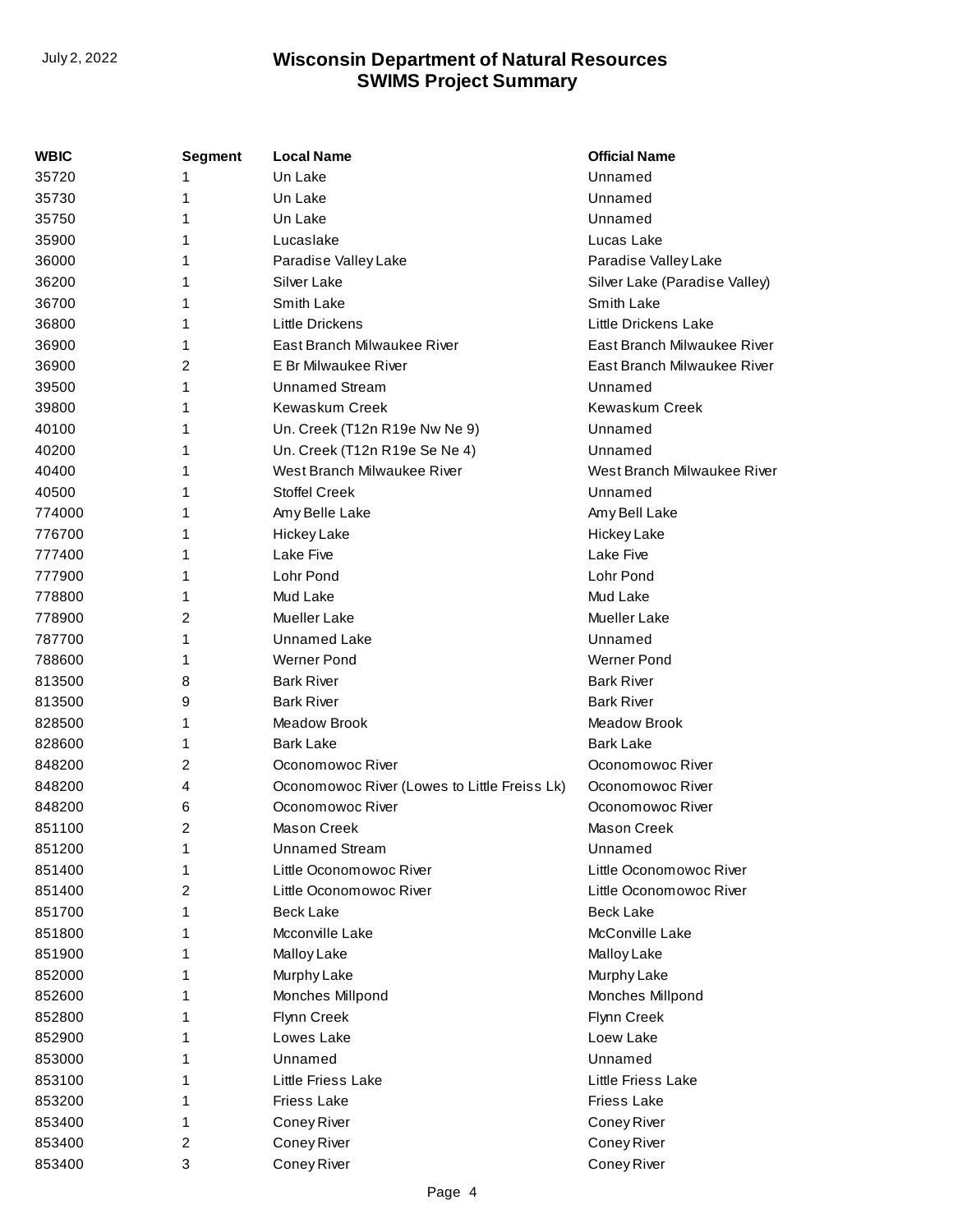| WBIC    | <b>Segment</b> | <b>Local Name</b>                            | <b>Official Name</b>         |
|---------|----------------|----------------------------------------------|------------------------------|
| 853600  |                | Mud Lake                                     | Mud Lake                     |
| 853800  | 1              | Ashippun River                               | Ashippun River               |
| 853800  | 2              | <b>DUPLICATE</b>                             | Ashippun River               |
| 855100  | 1              | <b>Unnamed Stream</b>                        | Unnamed                      |
| 855200  | 1              | Druid Lake                                   | <b>Druid Lake</b>            |
| 856500  | 2              | <b>Rubicon River</b>                         | <b>Rubicon River</b>         |
| 856500  | 3              | <b>Rubicon River</b>                         | <b>Rubicon River</b>         |
| 856500  | 4              | <b>Rubicon River</b>                         | <b>Rubicon River</b>         |
| 857300  | 1              | <b>Unnamed Stream</b>                        | Unnamed                      |
| 857900  | 1              | <b>Hartford Millpond</b>                     | <b>Hartford Millpond</b>     |
| 858100  | 1              | Rubicon River, West Branch                   | West Branch Rubicon River    |
| 858300  | 1              | Pike Lake                                    | Pike Lake                    |
| 858300  | 2              | Kettle Moraine RD KMSF Pike Lake Beach, Pike | Pike Lake                    |
|         |                | Lake                                         |                              |
| 861400  | 1              | East Branch Rock River                       | East Branch Rock River       |
| 861400  | 3              | East Branch Rock River                       | East Branch Rock River       |
| 864300  | 1              | Local Water                                  | Unnamed                      |
| 865400  | 1              | Kohlsville River                             | Kohlsville River             |
| 865500  | 3              | North Branch Wayne Creek                     | Wayne Creek                  |
| 865500  | 4              | Wayne Creek                                  | Wayne Creek                  |
| 865500  | 5              | Wayne Creek                                  | Wayne Creek                  |
| 865500  | 6              | Wayne Creek                                  | Wayne Creek                  |
| 866000  | 1              | Kohlsville Millpond                          | Kohlsville Millpond          |
| 866100  | 1              | Kohlsville River, West Branch                | West Branch Kohlsville River |
| 866200  | 1              | No Name Creek                                | No Name Creek                |
| 866500  | 1              | Local Water                                  | Unnamed                      |
| 866500  | 2              | Local Water                                  | Unnamed                      |
| 866800  | 1              | Limestone Creek                              | Limestone Creek              |
| 866800  | 2              | Limestone Creek                              | Limestone Creek              |
| 866800  | 3              | Limestone Creek                              | Limestone Creek              |
| 866900  | 1              | Local Water                                  | Unnamed                      |
| 867100  | 2              | <b>Allenton Creek</b>                        | <b>Allenton Creek</b>        |
| 867200  | 1              | Local Water                                  | Unnamed                      |
| 5030006 | 1              | <b>Unnamed Stream</b>                        | Unnamed                      |
| 5030055 |                | <b>Unnamed Stream</b>                        | Unnamed                      |
| 5030146 |                | Unnamed Trib. to Unnamed Creek               | Unnamed                      |
| 5030400 |                | <b>Unnamed Stream</b>                        | Unnamed                      |
| 5030484 |                | <b>Unnamed Stream</b>                        | Unnamed                      |
| 5030981 |                | <b>Unnamed Stream</b>                        | Unnamed                      |
| 5031064 |                | <b>Unnamed Stream</b>                        | Unnamed                      |
| 5031261 |                | <b>Unnamed Stream</b>                        | Unnamed                      |
| 5031329 |                | <b>Unnamed Stream</b>                        | Unnamed                      |
| 5031359 |                | Local Water                                  | Unnamed                      |
| 5031972 |                | <b>Unnamed Stream</b>                        | Unnamed                      |
| 5032227 |                | <b>Unnamed Stream</b>                        | Unnamed                      |
| 5032235 |                | <b>Unnamed Stream</b>                        | Unnamed                      |
| 5032689 |                | Cedar Cr. Br.                                | Unnamed                      |
| 5032967 | 1              | <b>Unnamed Stream</b>                        | Unnamed                      |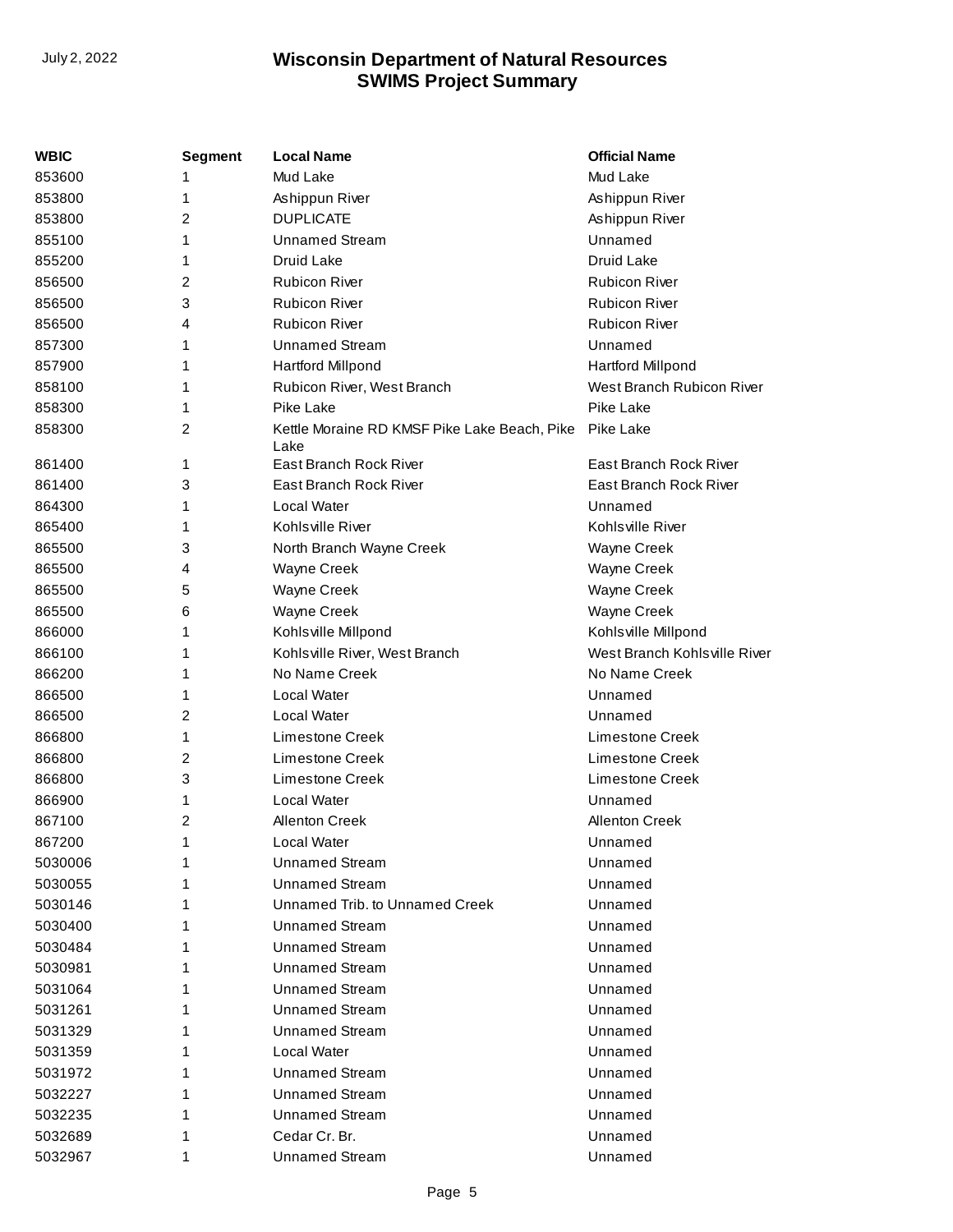| <b>WBIC</b> | Segment | <b>Local Name</b>     | <b>Official Name</b> |
|-------------|---------|-----------------------|----------------------|
| 5033314     | 1       | Local Water           | Unnamed              |
| 5033492     | 1       | <b>Unnamed Stream</b> | Unnamed              |
| 5033494     | 1       | <b>Unnamed Stream</b> | Unnamed              |
| 5033615     | 1       | West Br. Menomonee    | Unnamed              |
| 5033655     | 1       | <b>Unnamed Stream</b> | Unnamed              |
| 5033701     | 1       | <b>Unnamed Stream</b> | Unnamed              |
| 5033705     | 1       | Local Water           | Unnamed              |
| 5033915     | 1       | Local Water           | Unnamed              |
| 5034063     | 1       | Local Water           | Unnamed              |
| 5034083     | 1       | Local Water           | Unnamed              |
| 5034130     | 1       | Local Water           | Unnamed              |
| 5567524     | 1       | Local Water           | Unnamed              |
| 5567772     | 1       | Local Water           | Unnamed              |
| 5567905     | 1       | Local Water           | Unnamed              |
| 5568092     | 1       | Local Water           | Unnamed              |
| 5568476     | 1       | Local Water           | Unnamed              |
| 5568551     | 1       | Local Water           | Unnamed              |
| 5568607     | 1       | Local Water           | Unnamed              |
| 5568634     | 1       | Local Water           | Unnamed              |
| 5568642     | 1       | Local Water           | Unnamed              |
| 5568652     | 1       | Local Water           | Unnamed              |
| 5569083     | 1       | Local Water           | Unnamed              |
| 5569225     | 1       | Local Water           | Unnamed              |
| 5569354     | 1       | Local Water           | Unnamed              |
| 5569368     | 1       | Local Water           | Unnamed              |
| 5569377     | 1       | Local Water           | Unnamed              |
| 5569419     | 1       | Local Water           | Unnamed              |
| 5569515     | 1       | Local Water           | Unnamed              |
| 5569516     | 1       | Local Water           | Unnamed              |
| 5569545     | 1       | Local Water           | Unnamed              |
| 5569601     | 1       | Local Water           | Unnamed              |
| 5569603     | 1       | Local Water           | Unnamed              |
| 5569676     | 1       | Local Water           | Unnamed              |
| 5569787     | 1       | Local Water           | Unnamed              |
| 5569964     | 1       | Local Water           | Unnamed              |
| 5569988     | 1       | Local Water           | Unnamed              |
| 5570141     | 1       | Local Water           | Unnamed              |
| 5570270     | 1       | Local Water           | Unnamed              |
| 5570315     | 1       | Local Water           | Unnamed              |
| 5570320     | 1       | Local Water           | Unnamed              |
| 5570533     | 1       | Local Water           | Unnamed              |
| 5570609     | 1       | Local Water           | Unnamed              |
| 5570710     | 1       | Local Water           | Unnamed              |
| 5570871     | 1       | Local Water           | Unnamed              |
| 5571041     | 1       | Local Water           | Unnamed              |
| 5571189     | 1       | Local Water           | Unnamed              |
| 5571204     | 1       | Local Water           | Unnamed              |
| 5571280     | 1       | Local Water           | Unnamed              |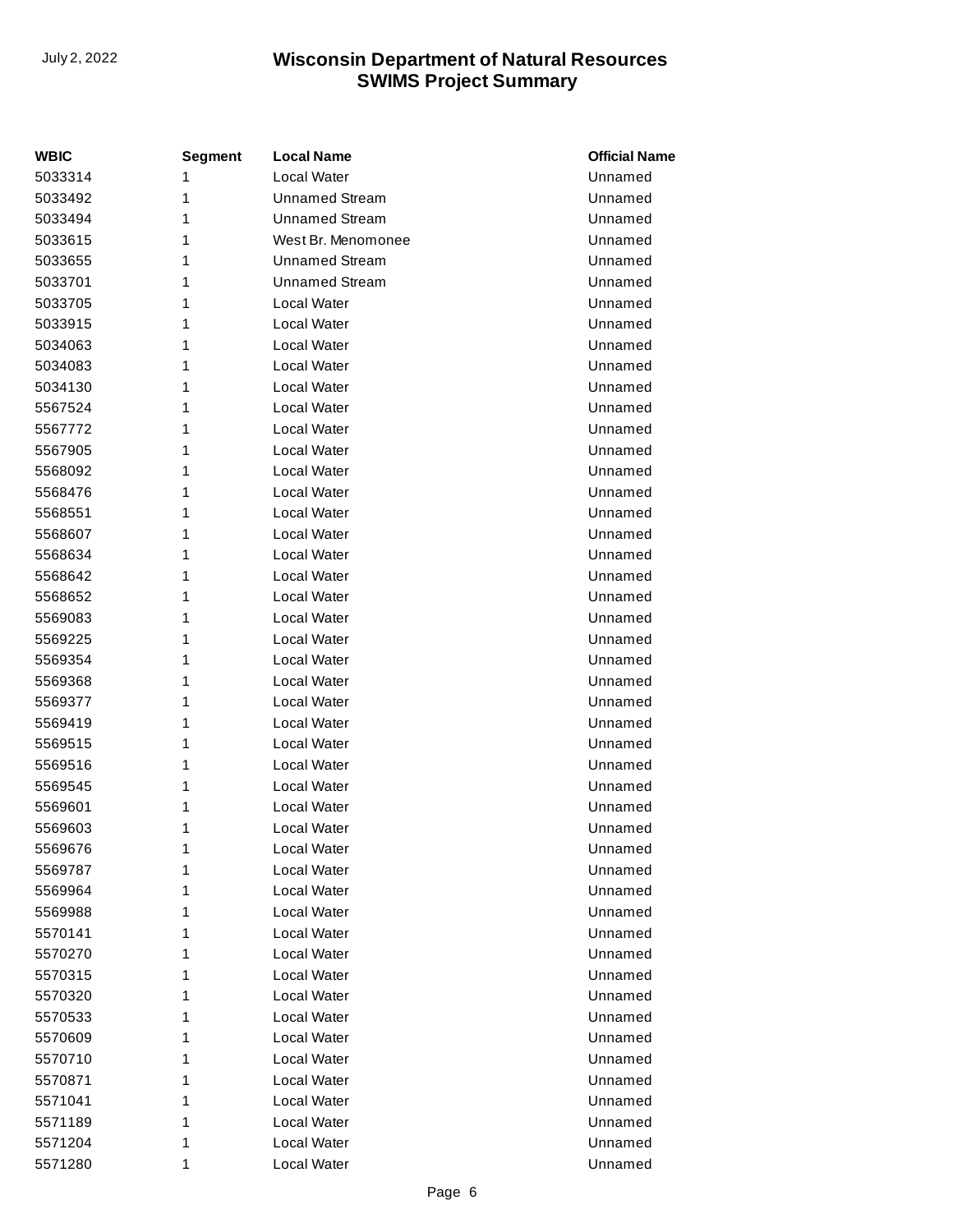| <b>WBIC</b> | <b>Segment</b> | <b>Local Name</b> | <b>Official Name</b> |
|-------------|----------------|-------------------|----------------------|
| 5571313     | 1              | Local Water       | Unnamed              |
| 5571433     | 1              | Local Water       | Unnamed              |
| 5571556     | 1              | Local Water       | Unnamed              |
| 5571563     | 1              | Local Water       | Unnamed              |
| 5571592     | 1              | Local Water       | Unnamed              |
| 5571661     | 1              | Local Water       | Unnamed              |
| 5571683     | 1              | Local Water       | Unnamed              |
| 5571823     | 1              | Local Water       | Unnamed              |
| 5571824     | 1              | Local Water       | Unnamed              |
| 5571829     | 1              | Local Water       | Unnamed              |
| 5571830     | 1              | Local Water       | Unnamed              |
| 5571833     | 1              | Local Water       | Unnamed              |
| 5571857     | 1              | Local Water       | Unnamed              |
| 5571891     | 1              | Local Water       | Unnamed              |
| 5571925     | 1              | Local Water       | Unnamed              |
| 5571932     | 1              | Local Water       | Unnamed              |
| 5572059     | 1              | Local Water       | Unnamed              |
| 5572089     | 1              | Local Water       | Unnamed              |
| 5572105     | 1              | Local Water       | Unnamed              |
| 5572303     | 1              | Local Water       | Unnamed              |
| 5572395     | 1              | Local Water       | Unnamed              |
| 5572436     | 1              | Local Water       | Unnamed              |
| 5572455     | 1              | Local Water       | Unnamed              |
| 5572565     | 1              | Local Water       | Unnamed              |
| 5572618     | 1              | Local Water       | Unnamed              |
| 5572728     | 1              | Local Water       | Unnamed              |
| 5572767     | 1              | Local Water       | Unnamed              |
| 5572816     | 1              | Local Water       | Unnamed              |
| 5572825     | 1              | Local Water       | Unnamed              |
| 5572832     | 1              | Local Water       | Unnamed              |
| 5572834     | 1              | Local Water       | Unnamed              |
| 5572846     | 1              | Local Water       | Unnamed              |
| 5572848     | 1              | Local Water       | Unnamed              |
| 5572893     | 1              | Local Water       | Unnamed              |
| 5572927     | 1              | Local Water       | Unnamed              |
| 5572985     | 1              | Local Water       | Unnamed              |
| 5573009     | 1              | Local Water       | Unnamed              |
| 5573056     | 1              | Local Water       | Unnamed              |
| 5573122     | 1              | Local Water       | Unnamed              |
| 5573128     | 1              | Local Water       | Unnamed              |
| 5573143     | 1              | Local Water       | Unnamed              |
| 5573157     | 1              | Local Water       | Unnamed              |
| 5573185     | 1              | Local Water       | Unnamed              |
| 5573252     | 1              | Local Water       | Unnamed              |
| 5588211     | 1              | Local Water       | Unnamed              |
| 5589506     | 1              | Local Water       | Unnamed              |
| 5589509     | 1              | Local Water       | Unnamed              |
| 5589525     | 1              | Local Water       | Unnamed              |